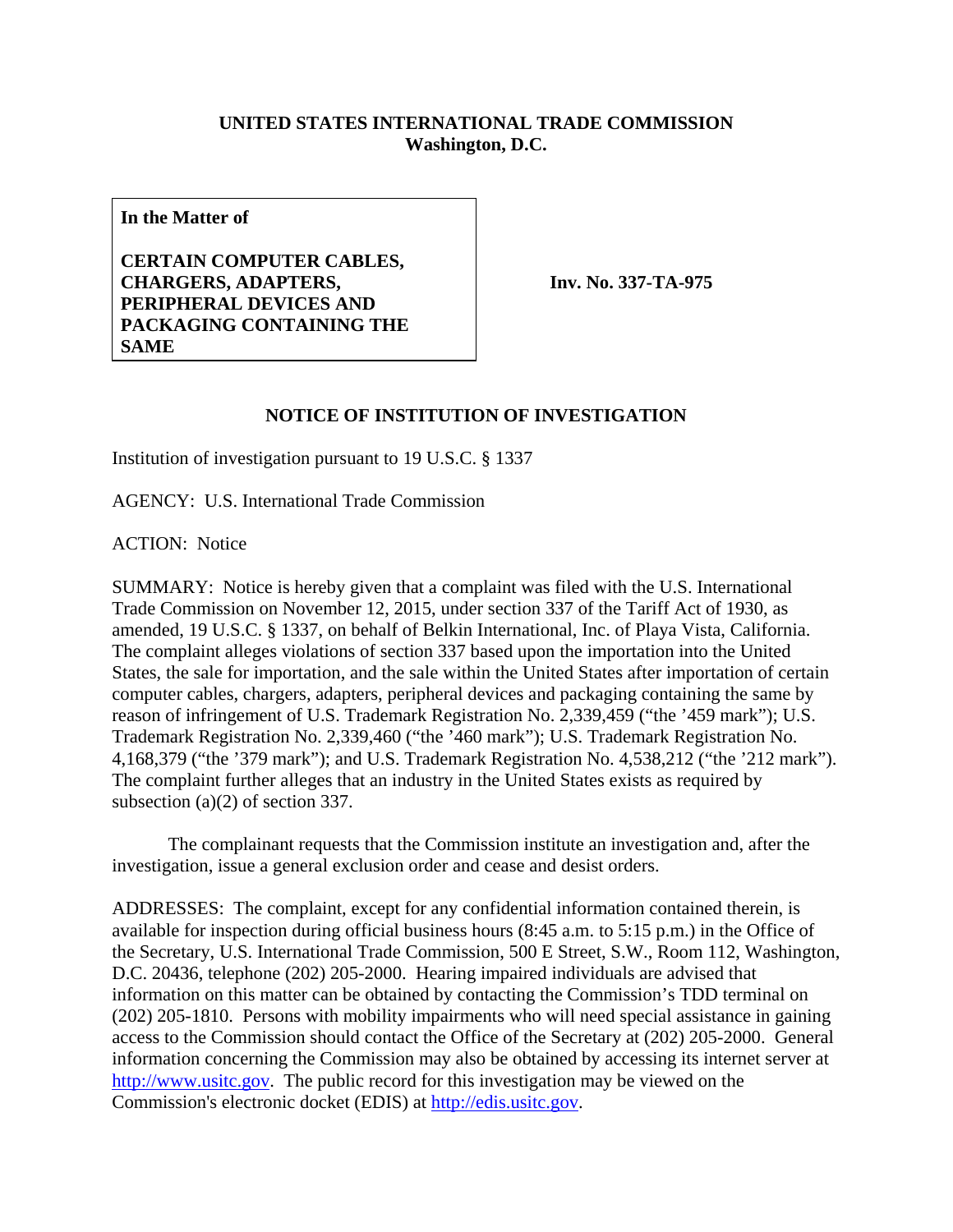FOR FURTHER INFORMATION CONTACT: The Office of Unfair Import Investigations, U.S. International Trade Commission, telephone (202) 205-2560.

AUTHORITY: The authority for institution of this investigation is contained in section 337 of the Tariff Act of 1930, as amended, and in section 210.10 of the Commission's Rules of Practice and Procedure, 19 C.F.R. § 210.10 (2015).

SCOPE OF INVESTIGATION: Having considered the complaint, the U.S. International Trade Commission, on December 11, 2015, ORDERED THAT –

 (1) Pursuant to subsection (b) of section 337 of the Tariff Act of 1930, as amended, an investigation be instituted to determine whether there is a violation of subsection  $(a)(1)(C)$  of section 337 in the importation into the United States, the sale for importation, or the sale within the United States after importation of certain computer cables, chargers, adapters, peripheral devices and packaging containing the same by reason of infringement of one or more of the '459 mark; the '460 mark; the '379 mark; and the '212 mark, and whether an industry in the United States exists as required by subsection (a)(2) of section 337;

 (2) For the purpose of the investigation so instituted, the following are hereby named as parties upon which this notice of investigation shall be served:

(a) The complainant is:

Belkin International, Inc. 12045 E. Waterfront Drive Playa Vista, CA 90094

 (b) The respondents are the following entities alleged to be in violation of section 337, and are the parties upon which the complaint is to be served:

> Dongguan Pinte Electronic Co., Ltd. No. 2, Xingguang Road Shijie Town, Dongguan City, Guangdong China

 Dongguan Shijie Fresh Electronic Products Factory 1<sup>st</sup> Industrial Zone, Xi'nan Shijie Town, Dongguan City, Guangdong China

 (c) The Office of Unfair Import Investigations, U.S. International Trade Commission, 500 E Street, S.W., Suite 401, Washington, D.C. 20436; and

 (3) For the investigation so instituted, the Chief Administrative Law Judge, U.S. International Trade Commission, shall designate the presiding Administrative Law Judge.